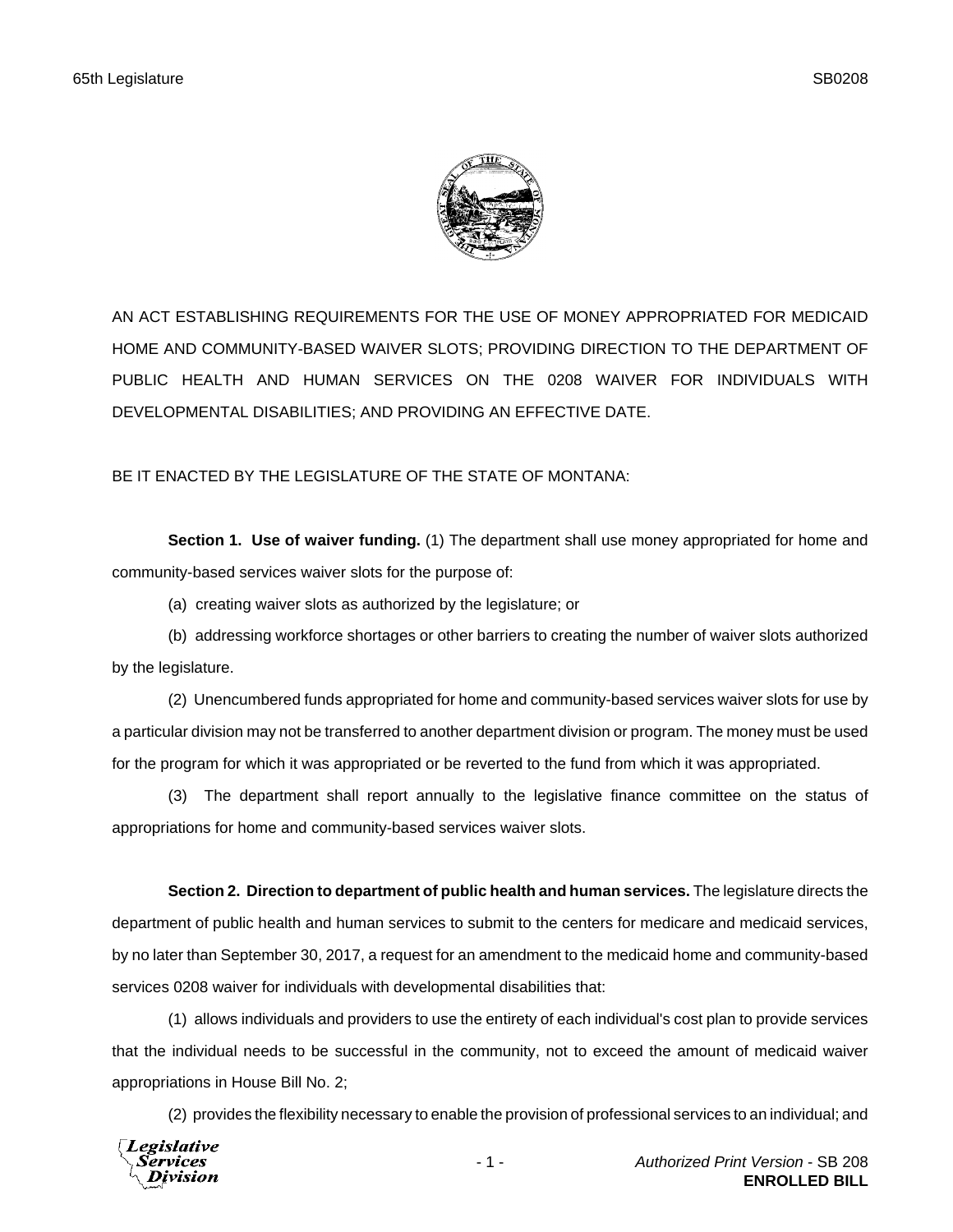(3) provides a sufficient number of emergency slots throughout Montana to accommodate individuals who may go into crisis.

**Section 3. Codification instruction.** [Section 1] is intended to be codified as an integral part of Title 53, chapter 6, part 4, and the provisions of Title 53, chapter 6, part 4, apply to [section 1].

**Section 4. Effective date.** [This act] is effective July 1, 2017.

- END -

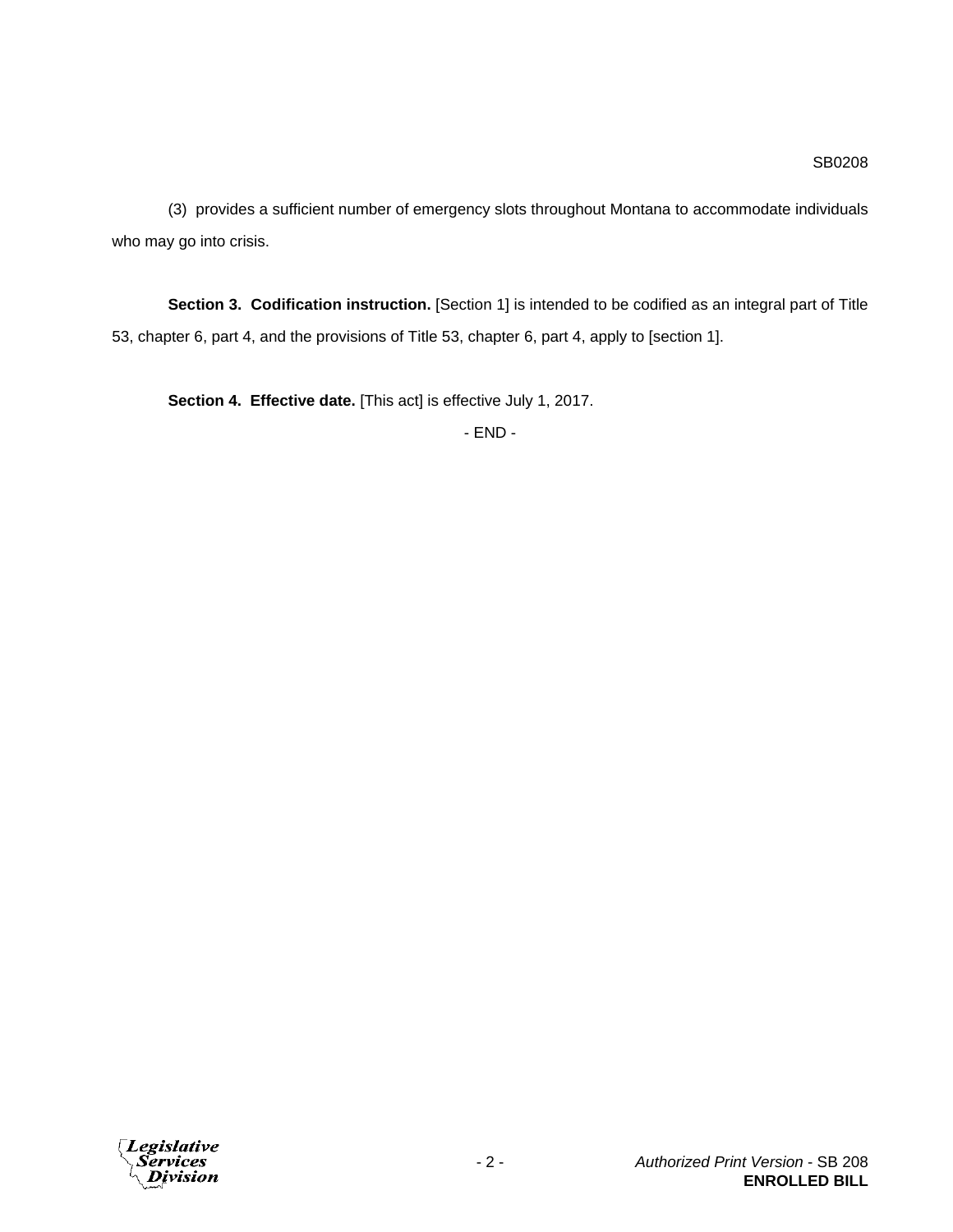I hereby certify that the within bill, SB 0208, originated in the Senate.

## President of the Senate

| Signed this | dav     |
|-------------|---------|
| οf          | , 2017. |

Secretary of the Senate

Speaker of the House

| Signed this | dav     |
|-------------|---------|
| οf          | , 2017. |